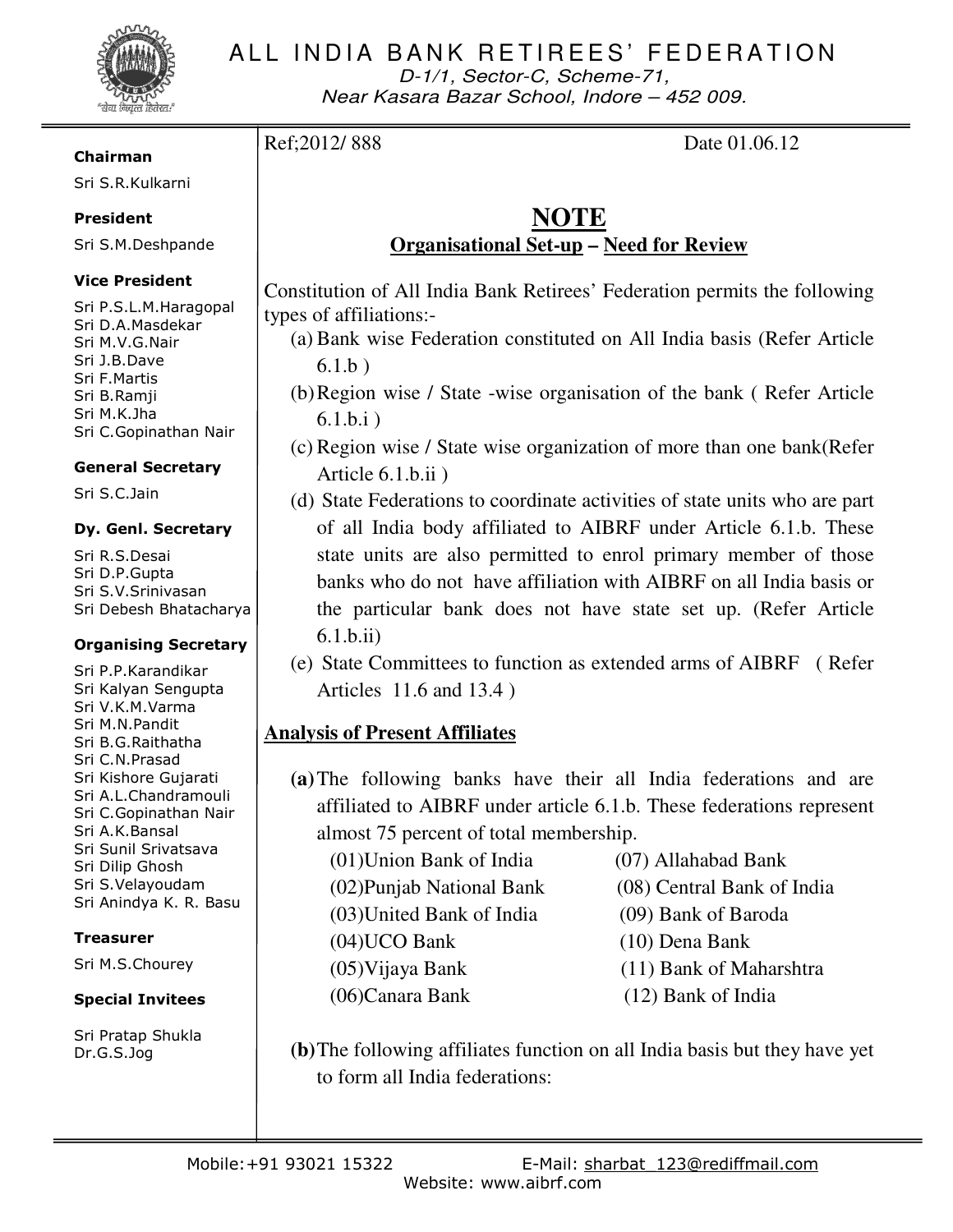

D-1/1, Sector-C, Scheme-71, Near Kasara Bazar School, Indore – 452 009.

#### Chairman

Sri S.R.Kulkarni

### President

Sri S.M.Deshpande

## Vice President

Sri P.S.L.M.Haragopal Sri D.A.Masdekar Sri M.V.G.Nair Sri J.B.Dave Sri F.Martis Sri B.Ramji Sri M.K.Jha Sri C.Gopinathan Nair

### General Secretary

Sri S.C.Jain

### Dy. Genl. Secretary

Sri R.S.Desai Sri D.P.Gupta Sri S.V.Srinivasan Sri Debesh Bhatacharya

### Organising Secretary

Sri P.P.Karandikar Sri Kalyan Sengupta Sri V.K.M.Varma Sri M.N.Pandit Sri B.G.Raithatha Sri C.N.Prasad Sri Kishore Gujarati Sri A.L.Chandramouli Sri C.Gopinathan Nair Sri A.K.Bansal Sri Sunil Srivatsava Sri Dilip Ghosh Sri S.Velayoudam Sri Anindya K. R. Basu

## Treasurer

Sri M.S.Chourey

## Special Invitees

Sri Pratap Shukla Dr.G.S.Jog

- (1)Indian Bank (5) State Bank of Mysore (2)India Overseas Bank (6) Syndicate Bank (3)ICICI Bank (7) Karur Vysaya Bank
	-
	-
- (4)Oriental Bank of Commerce (8) Andhra Bank
- (9) J & K Bank

(c)The following affiliates enjoy affiliation under article 6.1.b.ii and provide membership in their area of operation to the retirees of more than one bank.

(1)All Kerala Bank Retirees' Federation (2)Andhra Pradesh Bank Retirees Federation (3)M. P. Bank Retirees' Association, Raipur (4)M. P. Bank Retirees' Association, Indore (5)Retired Bank Employees' Association, Belgaum

. The above bodies were formed many years back to meet requirement of the area when the retiree movement was at the initial stage. Sbsequently, in many cases state bodies were formed by individual banks.Further, All Kerala Bank Retirees' Federation has a very unique position. It performs three types of functions.

(i)It functions as state federation for those state units which are affiliated to their all India federations like Bank of India, Union Bank of India, Canara Bank etc.

(ii)It has also given affiliation to many retiree organisations of banks functioning at state level and do not have direct affiliation with AIBRF like Catholic Syrian Bank, State Bank of Travancore, South Indian Bank etc. Membership of such affiliates is about 2300. In this way it works as federation for these affiliates.

(iii)It is also seen that some of its affiliates have all India base. Therefore jurisdiction of All Kerala Bank Retiree Federation extends on all India basis too.

(d) In addition to the above affiliates with primary membership, the following are the STATE UNITS affiliated to AIBRF

(i) Bengal Provincial Retired Bank Employees' Association

(ii)Federation of All Bank Retirees' Association (Gujarat State)

(iii)All Bank Retirees' Federation Maharashtra State

(iv) Federation of Bank Retirees' Association U. P.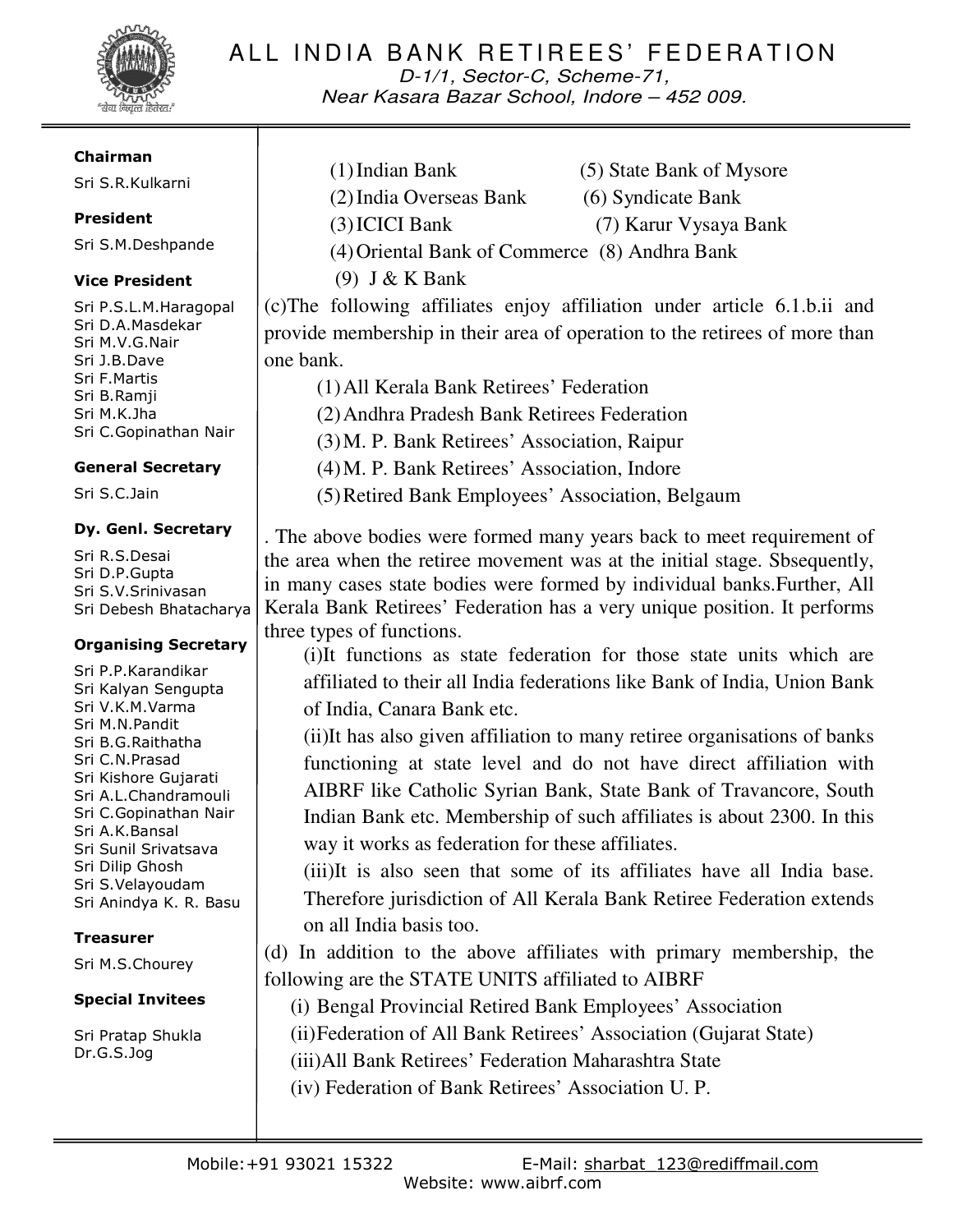

D-1/1, Sector-C, Scheme-71, Near Kasara Bazar School, Indore – 452 009.

#### Chairman

Sri S.R.Kulkarni

### President

Sri S.M.Deshpande

#### Vice President

Sri P.S.L.M.Haragopal Sri D.A.Masdekar Sri M.V.G.Nair Sri J.B.Dave Sri F.Martis Sri B.Ramji Sri M.K.Jha Sri C.Gopinathan Nair

#### General Secretary

Sri S.C.Jain

#### Dy. Genl. Secretary

Sri R.S.Desai Sri D.P.Gupta Sri S.V.Srinivasan Sri Debesh Bhatacharya

#### Organising Secretary

Sri P.P.Karandikar Sri Kalyan Sengupta Sri V.K.M.Varma Sri M.N.Pandit Sri B.G.Raithatha Sri C.N.Prasad Sri Kishore Gujarati Sri A.L.Chandramouli Sri C.Gopinathan Nair Sri A.K.Bansal Sri Sunil Srivatsava Sri Dilip Ghosh Sri S.Velayoudam Sri Anindya K. R. Basu

### **Treasurer**

Sri M.S.Chourey

### Special Invitees

Sri Pratap Shukla Dr.G.S.Jog

(v) Tamilnadu State Bank Retirees' Federation (vi) Andhra Pradesh Bank Retirees' Federation

The above state federations have been established over a period of time to coordinate activities of state units of different banks operating in the state which are affiliated to their all India federations .These state federations have the following features:-

- (a) Normally, they do not provide primary membership.
- (b)They have framed their own constitution / bye-laws and do not have uniformity among themselves in this regard.
- (c)Joining of state federation for AIBRF affiliated state units of different banks operating in the state is optional.
- (d)There is no uniformity in collection of monthly / annual subscription from its affiliates.
- (e) At present, there is no system of seeking formal affiliation from AIBRF as and when they are formed.
- (f) They do not envisage automatic change in their governing bodies as and when changes take place at AIBRF level.

# **STATE COMMITTES**

If we study Constitution of AIBRF carefully, it may be observed that there is a provision to form STATE COMMITTEES in terms of Article No. 11.6.However it is found that so far not a single state committee has been formed though it could become strong set up for AIBRF. It may also be noted that different types of set up provided under article 6 of the constitution deal with affiliation to organisations which provide primary membership directly or through their state units. To coordinate activities of AIBRF in different geographical areas state committees need to be set up in terms of article 11.6 of the Constitution.On deeper analysis of concept of state federation visa-visa state committee, the following comparisons emerge :-

- (a) State committees will function under direct control of AIBRF as its extended arm while state federations are independent bodies having their own constitution.
- (b)Affiliation with state federations is optional while state committee's envisage automatic membership for all affiliates.
- (c) State Committee concept ensures participation of all functionaries of AIBRF residing in the state on automatic basis. This is not necessarily so in case of state federations.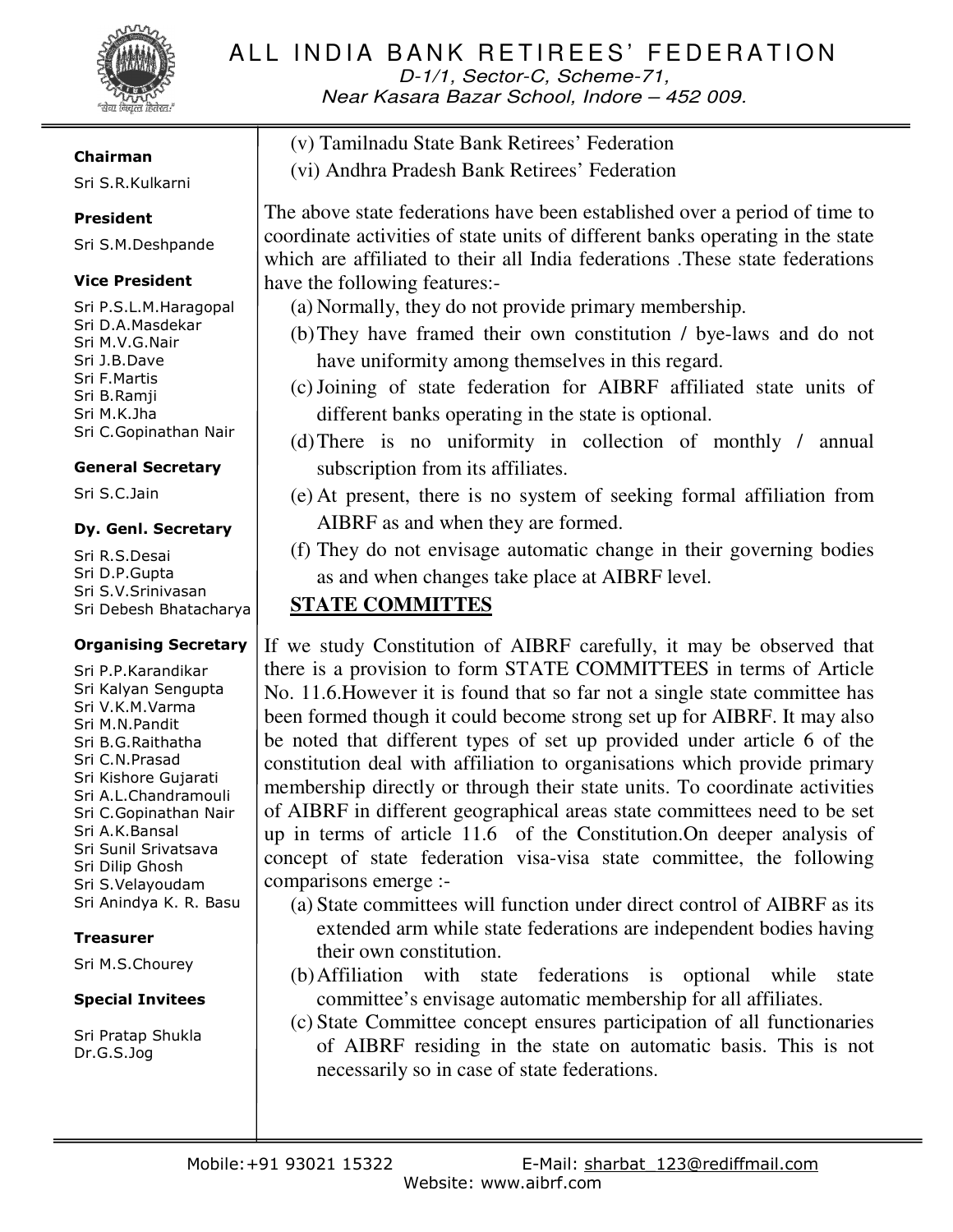

D-1/1, Sector-C, Scheme-71, Near Kasara Bazar School, Indore – 452 009.

#### Chairman

Sri S.R.Kulkarni

## President

Sri S.M.Deshpande

## Vice President

Sri P.S.L.M.Haragopal Sri D.A.Masdekar Sri M.V.G.Nair Sri J.B.Dave Sri F.Martis Sri B.Ramji Sri M.K.Jha Sri C.Gopinathan Nair

### General Secretary

Sri S.C.Jain

#### Dy. Genl. Secretary

Sri R.S.Desai Sri D.P.Gupta Sri S.V.Srinivasan Sri Debesh Bhatacharya

### Organising Secretary

Sri P.P.Karandikar Sri Kalyan Sengupta Sri V.K.M.Varma Sri M.N.Pandit Sri B.G.Raithatha Sri C.N.Prasad Sri Kishore Gujarati Sri A.L.Chandramouli Sri C.Gopinathan Nair Sri A.K.Bansal Sri Sunil Srivatsava Sri Dilip Ghosh Sri S.Velayoudam Sri Anindya K. R. Basu

## **Treasurer**

Sri M.S.Chourey

## Special Invitees

Sri Pratap Shukla Dr.G.S.Jog

(d)There is no uniformity in set up and functioning of state federations while this will not be issue in case of state committees.

## **Present Status – State Federations / State Committees:**

 At present AIBRF has state federations in 7 States namely Andhra Pradesh, Kerala, Gujarat, Maharashtra, West Bengal, Uttar Pradesh & Tamilnadu. Despite having provisions in the Constitution, state committee has not been formed in any state.

AIBRF has grown many fold since its inception. It has to manage affairs of 32 affiliates at the apex level. It is also facing several new challenges.In view of these it is being increasingly felt that there is a need to revisit the issue of revamping the organisation set up thoroughly. We find that the exercise was carried out at the time  $2<sup>nd</sup>$  Triennial Delegate Session held at Chennai in 2008 but the house could not reach to any definite and acceptable solution. AIBRF central office received representations from certain quarter with suggestions to carry out exercise of revamping .The issue was also raised in the  $3<sup>rd</sup>$  Triennial Delegate session held at Kolkat when it was decided to eamine the issue in detail and thereafter to take appropriate decision in the matter.

# **Issues To Be Examined**

- (1)Whether the existing state federations should be asked to convert them to state committees for better discipline and effectiveness and also form state committees in other states.
- (2)Present state federations existing in 7 states may be permitted to function in as it is form or with suitable modifications and form state committees in the states not covered at present.
- (3)To draw time bound programme to cover left over major states / group of states and set up state committees / state federations to provide effective geographical coverage to AIBRF.
- (4)Whether affiliates providing membership to retirees of more than one bank and formed long back need to advise to revamp their set up in view of the fact that now all most all major banks have their own state bodies as such their existing set up has scope to create conflicting situation.
- (5)Whether Kerala State Federation practice to provide affiliation to retiree organisation of different banks instead of asking these organisations to seek affiliation directly with AIBRF should be continued. This issue needs detailed examination of all aspects.